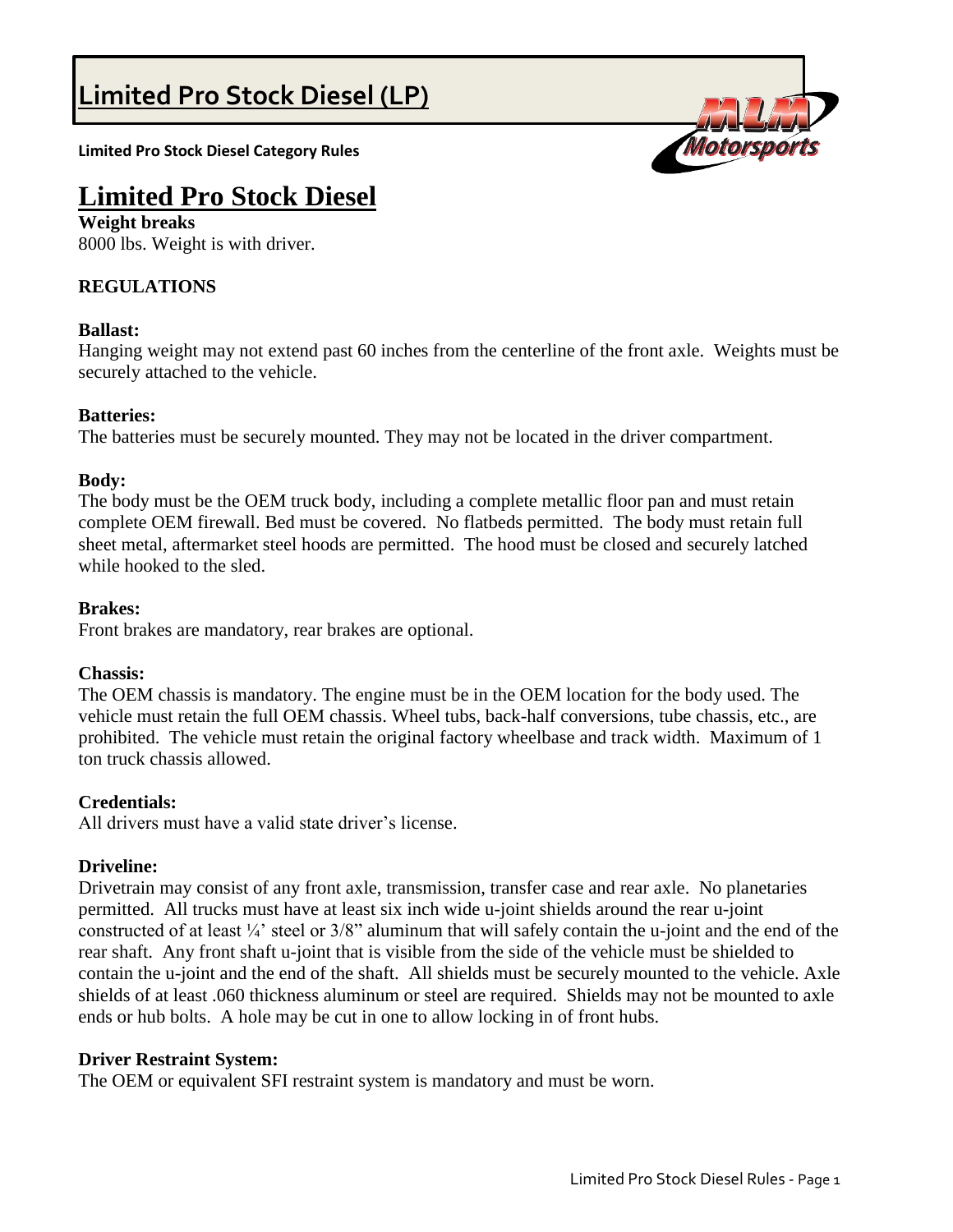# **Engine:**

The engine is limited to a stock-appearing, compression ignition engine. Engine and transmission can be interchanged between Dodge, Ford and GM as long as they came in a 1 ton or smaller truck from the factory. Complete engine must have stock appearance except where otherwise noted in these rules. Aftermarket intake manifolds are allowed. Front of engine block can be no farther forward than 17" of the centerline of the front axle. Cylinder head must be OEM or OEM replica for that brand engine. Outside of head must measure factory width and length. Head must retain OEM valve angle.

# **Exhaust:**

The exhaust must exit the vehicle upward within ten degrees of plumb. Two 3/8" diameter bolts must be placed through the exhaust pipe in a cross pattern within one inch of each other, within 6 inches of the turbo.

#### **Fire Extinguisher System:**

A fire extinguisher system is recommended. It must be securely mounted.

# **Fuel:**

The fuel must be pump #1/#2 diesel only. Soy/Biodiesel fuel is permitted. Off-road diesel fuel is prohibited. Propane and nitrous are prohibited. Racing fuel cells are allowed.

# **Fuel Injection Pump:**

Maximum of one P7100 pump limited to one plunger per cylinder. The use of multiple high-pressure common-rail fuel pumps is legal. Powerstroke engines with a single factory turbo may utilize a second HPOP.

#### **Hitch:**

Trick hitches are prohibited. The hooking point must be no closer than 44" of centerline of the rear axle. The hitch must be easily accessible and stationary in all directions. Bumpers may be notched or removed. The hitch's height from the ground may not exceed 26 inches. The hooking point must have a minimum 3.00 inch wide by 3.75 inch long inside diameter opening for the sled hook. Hitch must not exceed a maximum of 25 degree angle from the pivot point to the hook point. No hitch supports or adjusters, if fastened to the rear axle housing shall be above the centerline of the rear axle. Pivot pin of drawbar can be no farther forward than the center line of the rear axle.

#### **Master Cutoff:**

A sled and driver operated spring loaded emergency air shut off is required (rain cap or guillotine). The cable must terminate into a two inch diameter steel ring at the rear of the truck, within twelve inches of the hitch.

#### **Nitrous Oxide:**

Nitrous oxide is prohibited. No other oxygen extenders are allowed. All system components must be removed from the truck or bottles removed and lines capped after the solenoids.

#### **Propane:**

Propane is prohibited. All system components must be removed from the truck or bottles removed and lines capped after the solenoids.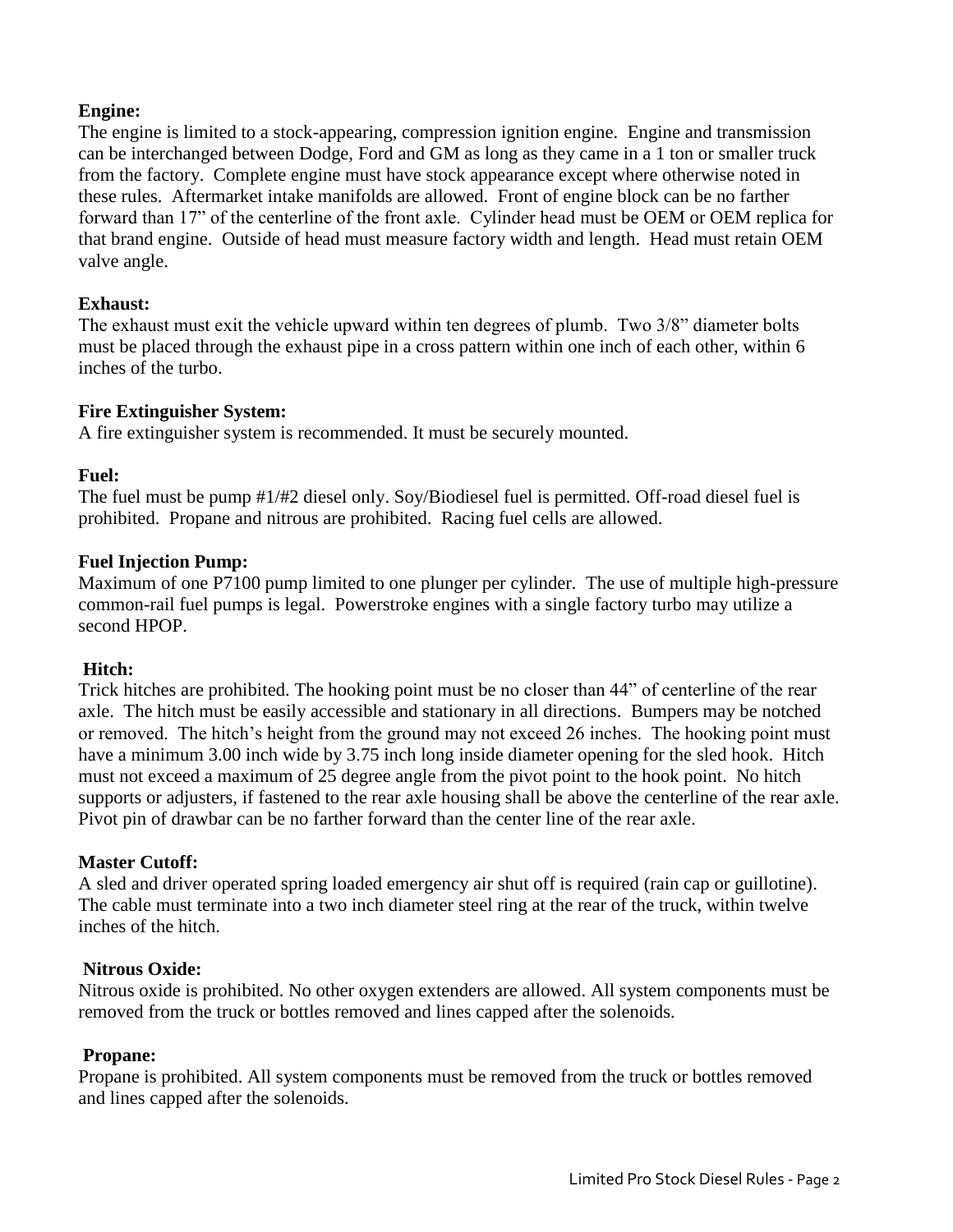#### **Safety equipment:**

All drivers must wear fire suit or coat and pants (SFI3.2/A1 or better). All drivers must wear a Snell approved helmet.

# **Steering:**

Hydraulic steering permitted.

# **Suspension, Front:**

The upper mounting point for strut assemblies must be in the factory location. Adjustable caster/camber pillow ball mounts are permitted. The lower control arm may be strengthened provided factory-mounting points to chassis are maintained. The lower mounting point for the strut assembly may be modified for improved caster or camber. Strut tower braces, lower tie bars, sway bars, and limit straps are permitted. Traction bars and devices are permitted. Final decisions rest with the MLM Technical Department.

# **Suspension, Rear:**

Traction bars and devices are permitted; they must be bolt-on only; welds are permitted for attachment to frame or axle housing. Control arms may be strengthened or replaced, provided all original mounting points are retained. Strut tower braces, lower tie bars, sway bars, limit straps, and camber kits are permitted. Blocked suspension is permitted. No air bags.

# **Tires:**

The tires must be DOT street tires. Cut tires are prohibited. No tire alterations allowed. Dual rear wheels permitted with a maximum outside tire to tire measurement of 102". Dual front tires are prohibited.

#### **Transmission, Automatic:**

Non-OEM transmissions are prohibited. Aftermarket torque converters, valve bodies and internal components are permitted. Transmission brakes are prohibited. Any non-OEM floor-mounted automatic transmission shifter must be equipped with a spring-loaded positive reverse lockout device to prevent the shifter from accidentally being put into reverse gear. A functional neutral safety switch is mandatory. All transmission lines must be metallic or high-pressure-type hose. All vehicles using an automatic transmission must be equipped with a transmission shield meeting SFI spec 4.1 and must be labeled accordingly. A blanket type shield is permitted, it must be appropriately labeled as meeting SFI spec 4.1 and it must extend from the rear of the block to the front of transmission main body. The bellhousing area is to be completely covered and have six inches of overlap where the blanket is fastened. All non-blanket type shields must incorporate two (or one per manufacturer's specifications)  $\frac{3}{4}$  by 1/8" straps that bolt to the shield on each side and pass under the transmission pan unless the transmission pan is labeled as meeting SFI spec 4.1. All vehicles using an automatic transmission must be equipped with a flex plate meeting SFI spec 29.1 and be covered by a flex plate shield meeting SFI spec 30.1.